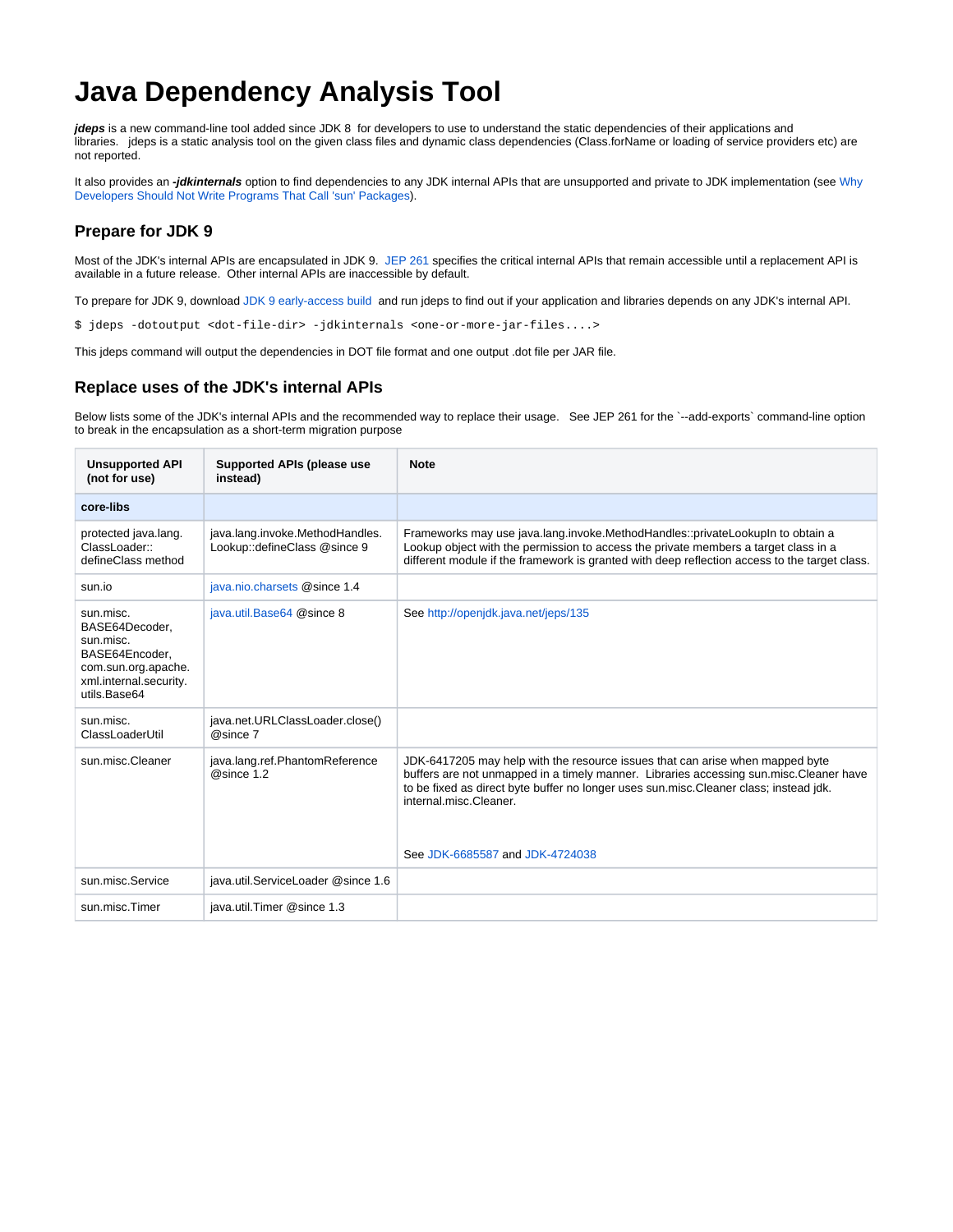| sun.misc.Unsafe                              | java.lang.invoke.VarHandle since<br>9                                                                                                                                                                                                                                                             | sun.misc.Unsafe consists of a number of use cases. The following features are identified<br>to provide support in the future releases:                                                                                                                                                                                                                                                                                                   |
|----------------------------------------------|---------------------------------------------------------------------------------------------------------------------------------------------------------------------------------------------------------------------------------------------------------------------------------------------------|------------------------------------------------------------------------------------------------------------------------------------------------------------------------------------------------------------------------------------------------------------------------------------------------------------------------------------------------------------------------------------------------------------------------------------------|
|                                              | java.lang.invoke.MethodHandles.<br>Lookup::defineClass @since 9<br>java.lang.invoke.MethodHandles.<br>Lookup::defineHiddenClass<br>@since 15<br>java.lang.invoke.MethodHandles.<br>Lookup::ensureInitialized @since<br>15                                                                         | • JEP 193: Enhanced Volatile<br>JEP 187: Serialization 2.0<br>JEP 189: Shenandoah:Low-Pause GC<br>Arrays 2.0<br>٠<br>• Project Panama<br><b>JEP 191: FFI</b><br>• JEP 370: Foreign-Memory Access API (Incubator) & JEP 383: Foreign-Memory<br><b>Access API (Second Incubator)</b><br>• JEP 371: Hidden Classes<br>See also<br>• JDK-8044082 Efficient array comparison intrinsics<br>• JDK-8033148 Lexicographic comparators for arrays |
| sun.reflect.Reflection.<br>getCallerClass    | java.lang.StackWalker::<br>getCallerClass @since 9                                                                                                                                                                                                                                                | See JDK-8043814 (Stack Walking API)                                                                                                                                                                                                                                                                                                                                                                                                      |
| sun.util.calendar.Zone<br>Info               | java.util.TimeZone or java.time<br>API @since 8                                                                                                                                                                                                                                                   |                                                                                                                                                                                                                                                                                                                                                                                                                                          |
| security-libs                                |                                                                                                                                                                                                                                                                                                   |                                                                                                                                                                                                                                                                                                                                                                                                                                          |
| sun.security.action.*                        | java.security.PrivilegedAction to<br>call System getProperty or other<br>action @since 1.1                                                                                                                                                                                                        | AccessController.doPrivileged(<br>(PrivilegedAction <string>) () -&gt; System.getProperty(key));</string>                                                                                                                                                                                                                                                                                                                                |
| sun.security.krb5.*                          | Some provided in com.sun.<br>security.jgss                                                                                                                                                                                                                                                        | If internal classes are used to get the session key of Krb5Context, we now have<br>ExtendedGSSContext for this purpose.                                                                                                                                                                                                                                                                                                                  |
|                                              | javax.security.auth.kerkeros.<br>EncryptionKey @since 1.9<br>javax.security.auth.kerkeros.Kerbe<br>rosCredMessage @since 1.9<br>javax.security.auth.<br>kerberos.KerberosTicket.<br>getSessionKey() @since<br>1.9                                                                                 | JDK-8043071 resolved in JDK 9 b25                                                                                                                                                                                                                                                                                                                                                                                                        |
| sun.security.util.<br>SecurityConstants      | java.lang.RuntimePermission,<br>java.net.NetPermission, or<br>specific Permission class @since<br>1.1                                                                                                                                                                                             |                                                                                                                                                                                                                                                                                                                                                                                                                                          |
| sun.security.util.<br>HostnameChecker        | javax.net.ssl.SSLParameters.<br>setEndpointIdentificationAlgorithm<br>("HTTPS"<br>or "LDAPS") can be used to<br>enabled hostname checking<br>during handshaking<br>javax.net.ssl.HttpsURLConnection.<br>setHostnameVerifier() can be<br>customized hostname verifier<br>rules for URL operations. | See also JDK-7192189 RFE to support the new endpoint identification.                                                                                                                                                                                                                                                                                                                                                                     |
| sun.security.x509.*                          | javax.security.auth.x500.<br>X500Principal @since 1.4                                                                                                                                                                                                                                             | JDK-8056174 defines jdk.security.jarsigner.JarSigner API in JDK 9. This API can also be<br>used to generate self-signed certificates.                                                                                                                                                                                                                                                                                                    |
| com.sun.org.apache.<br>xml.internal.security | javax.xml.crypto @since 1.6                                                                                                                                                                                                                                                                       |                                                                                                                                                                                                                                                                                                                                                                                                                                          |
| com.sun.net.ssl.**                           | javax.net.ssl @since 1.4                                                                                                                                                                                                                                                                          |                                                                                                                                                                                                                                                                                                                                                                                                                                          |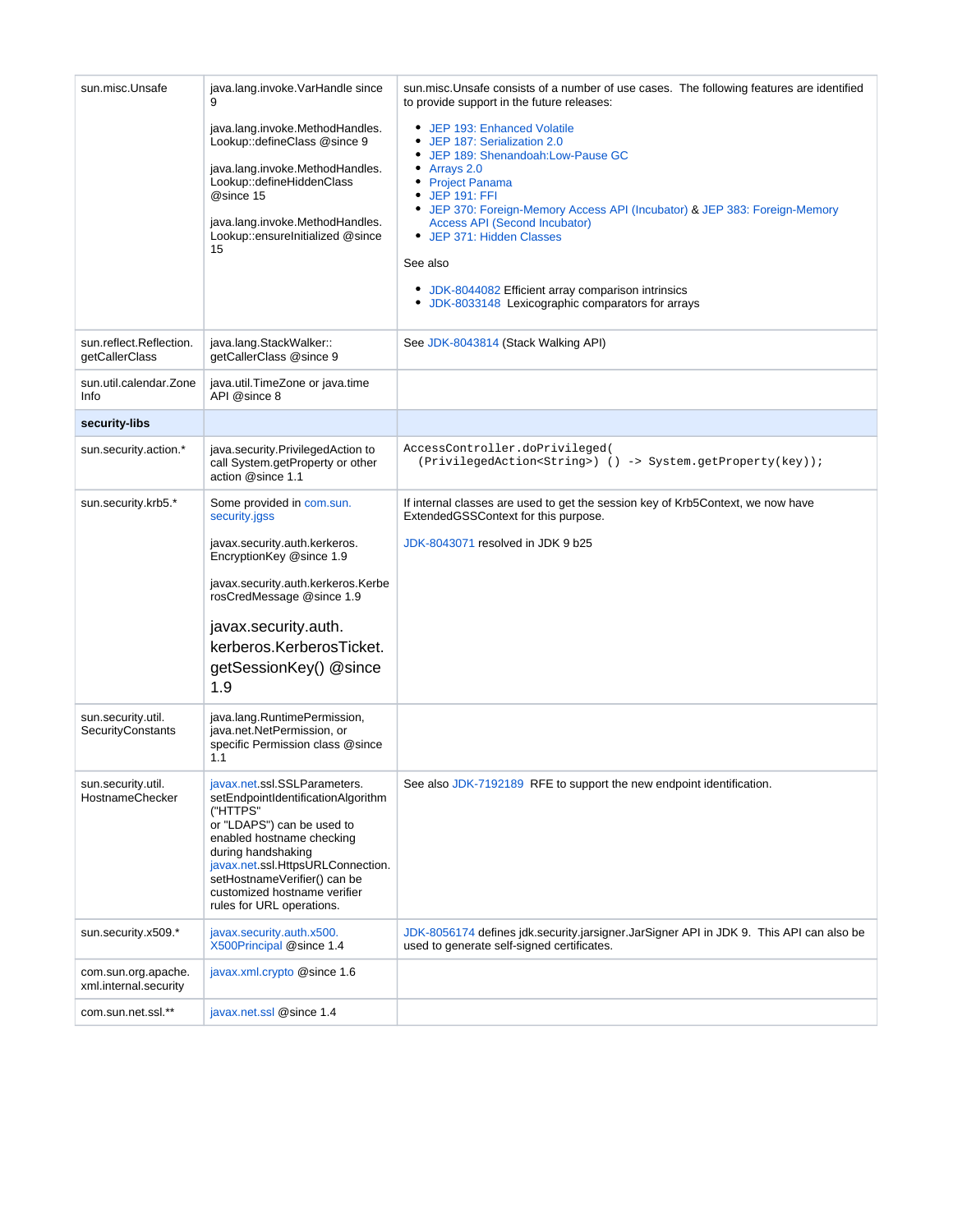| security provider<br>implementation class<br>such as<br>٠<br>com.sun.net.ssl.<br>internal.ssl.<br>Provider<br>• sun.security.<br>provider.Sun<br>com.sun.crypto.<br>provider.SunJCE | java.security.Security.getProvider<br>(NAME) @since 1.3<br>where NAME is the security<br>provider name such as "SUN",<br>"SunJCE".                                                                                                                                                                                                                                                                                                                    | In general, you should avoid depending on a specific provider as it may not be available<br>on other Java implementations. See Oracle security providers documentation for more<br>rationale.     |
|-------------------------------------------------------------------------------------------------------------------------------------------------------------------------------------|-------------------------------------------------------------------------------------------------------------------------------------------------------------------------------------------------------------------------------------------------------------------------------------------------------------------------------------------------------------------------------------------------------------------------------------------------------|---------------------------------------------------------------------------------------------------------------------------------------------------------------------------------------------------|
| sun.security.provider.<br>PolicyFile() or sun.<br>security.provider.<br>PolicyFile(URL)                                                                                             | java.security.Policy.getInstance<br>("JavaPolicy", new java.security.<br>URIParameter(uri)); @since 1.6                                                                                                                                                                                                                                                                                                                                               |                                                                                                                                                                                                   |
| client-libs                                                                                                                                                                         |                                                                                                                                                                                                                                                                                                                                                                                                                                                       |                                                                                                                                                                                                   |
| java.awt.peer and<br>java.awt.dnd.peer                                                                                                                                              | Instead of doing:<br>if (c.getPeer() $!=$ null) $\{ \}$<br>could be replaced with:<br>if (c.isDisplayable()) $\{ \dots \}$<br>To test if a component has a<br>LightweightPeer, use:<br>public boolean<br>isLightweight(); @since<br>1.2<br>To obtain the color model<br>of the component comes<br>from the peer, instead of<br>doing:<br>getPanel().getPeer().<br>getColorModel()<br>could be replaced with:<br>public ColorModel<br>getColorModel(); | java.awt.peer.* and java.awt.dnd.peer.* types are encapsulated.<br>API reference to java.awt.peer.* and java.awt.dnd.peer.* types are removed in JDK<br>9. See JDK-8037739 and awt-dev discussion |
| com.sun.image.<br>codec.jpeg.**<br>sun.awt.image.codec                                                                                                                              | javax.imageio @since 1.4                                                                                                                                                                                                                                                                                                                                                                                                                              | See JDK-6527962                                                                                                                                                                                   |
| com.apple.eawt                                                                                                                                                                      | java.awt.Desktop @since 9                                                                                                                                                                                                                                                                                                                                                                                                                             | Seehttp://openjdk.java.net/jeps/272                                                                                                                                                               |
| <b>JDBC</b>                                                                                                                                                                         |                                                                                                                                                                                                                                                                                                                                                                                                                                                       |                                                                                                                                                                                                   |
| com.sun.rowset.**                                                                                                                                                                   | javax.sql.rowset.RowSetProvider<br>@since 7                                                                                                                                                                                                                                                                                                                                                                                                           |                                                                                                                                                                                                   |
| <b>JAXP</b>                                                                                                                                                                         |                                                                                                                                                                                                                                                                                                                                                                                                                                                       |                                                                                                                                                                                                   |
| org.w3c.dom.{html,<br>css, stylesheets}                                                                                                                                             | org.w3c.dom.{html, css,<br>stylesheets} APIs are JDK<br>supported APIs @since 9.                                                                                                                                                                                                                                                                                                                                                                      | JDK-8042244 resolved in JDK 9 b62                                                                                                                                                                 |
| org.w3c.dom.xpath                                                                                                                                                                   | org.w3c.dom.xpath API is now<br>JDK supported API @since 9                                                                                                                                                                                                                                                                                                                                                                                            | JDK-8042244 resolved in JDK 9 b62<br>JDK-8054196 for XPath support any API resolved in JDK 9 b49                                                                                                  |
| com.sun.org.apache.<br>xml.internal.resolver.                                                                                                                                       | javax.xml.catalog @since 9                                                                                                                                                                                                                                                                                                                                                                                                                            | See JDK-8023732 (XML Catalog API)                                                                                                                                                                 |